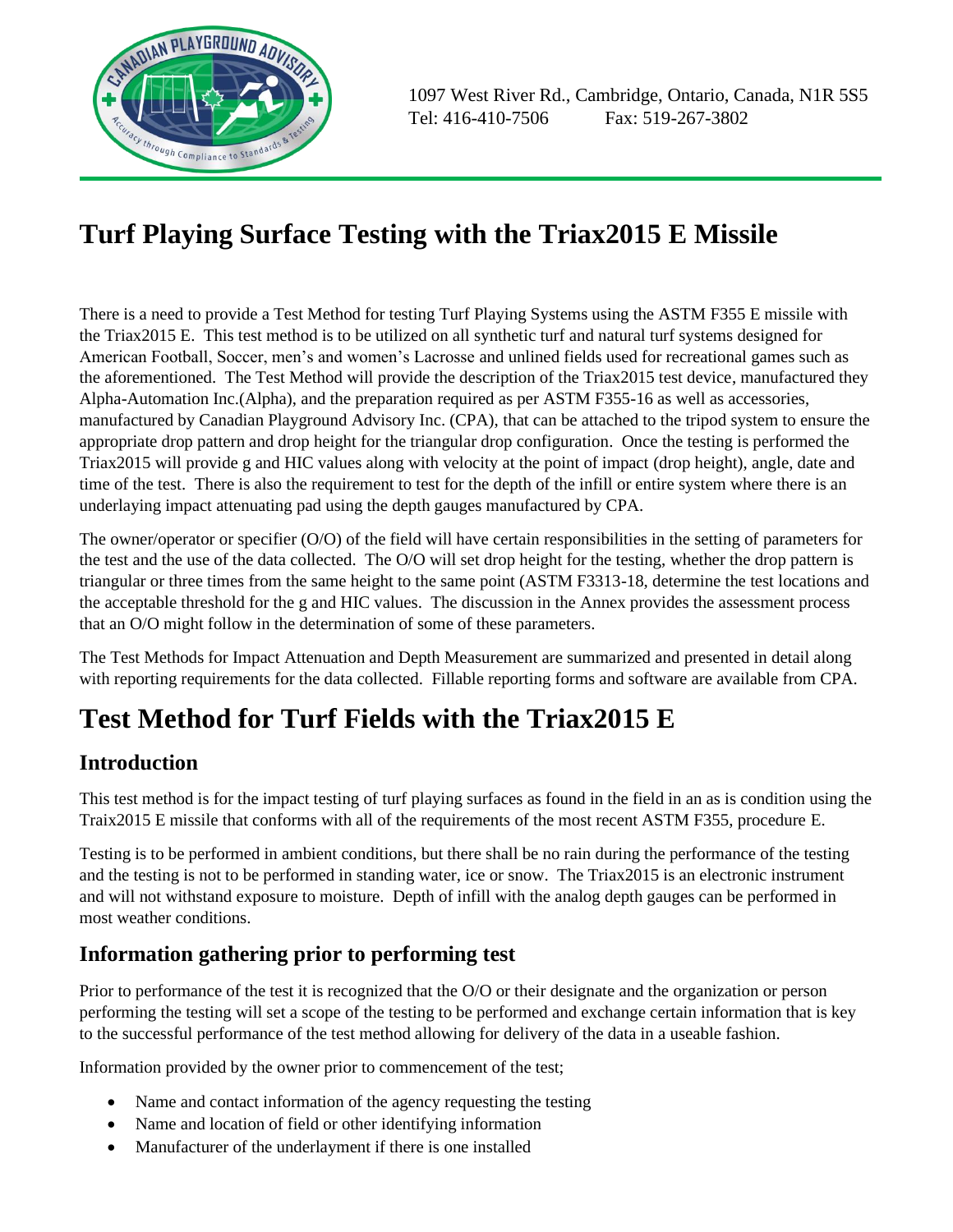

- Thickness of the underlayment in the installation contract
- Manufacturer/supplier of the Turf for either natural or synthetic
- Description of the natural turf system being installed, including soils and grass
- Description of the synthetic turf system at the time of installation
- Height of pile from backing to top of fiber at the time of installation
- Commercial product name for the turf system installed
- Infill type and depth to be installed at time of initial installation
- Drop pattern of the E missile, triangle pattern or 3 drops from a single height to a single point
- Drop height for the E missile for system at the time of installation
- Drop height for the E missile while field is in operation
- G not to exceed \_\_\_\_\_\_\_\_\_ at time of installation
- G not to exceed \_\_\_\_\_\_\_\_ during the life of field
- HIC not to exceed \_\_\_\_\_\_\_\_ at time of installation
- HIC not to exceed during the life of the field
- ASTM F1936 requirement at time of installation Gmax < \_\_\_\_\_ ( if applicable)
- Dated of installation or ready for first use of the turf system
- List of locations to be tested on the field

#### **Preparation of the Triax2015 E Missile**

ASTM F355 procedure E outlines in detail the testing device and Canadian Playground Advisory Inc. provides a detailed training package that includes preparation of the Triax2015 and the accessories, such as the depth gauge required in performing the test. A certificate of competency is provided at the completion of training and a reference to the training certificate shall be in the testing report and a copy of the certificate shall be made available to the agency requesting the testing upon request.

Test reporting software in the form of fillable forms as provided by CPA ensure comprehensive and consistent performance of the test and reporting. This is key in the comparison of field performance over the sport season and from year to year.

The testing agency shall ensure that their device is within the two year requirement for calibration of the accelerometer and the entire Triax2015. This calibration certificate shall be made available upon request to the agency requesting the testing.

The Triax2015, at the time of first purchase and each calibration, it provided with a reference pad, manufactured by EVERPLAY International Inc. This mat provides consistent impact values g from a drop height of 915mm (36") within the temperature range of  $0^{\circ}C$  (32 $^{\circ}F$ ) and 35 $^{\circ}C$  (95 $^{\circ}F$ ). At the time calibration Alpha-Automation Inc. will provide a value for g and HIC for a set of three drops from 915mm to the surface and provide the average g value for the Triax2015 that is paired with the specific reference pad. The owner of the Triax2015 will establish a reference location on a smooth concrete floor with a minimum thickness of 100mm (4"). Within 24 hours prior to the performance of a test in the field the testing agency shall perform reference drops in a controlled setting. This shall consist of three drops on the reference pad from the 915mm drop height, from the same height to the same point at 1 minute intervals, and the average g value for the second and third drops shall be within 5% of the reference value established for the testing agency. The report shall confirm that the reference test prior to testing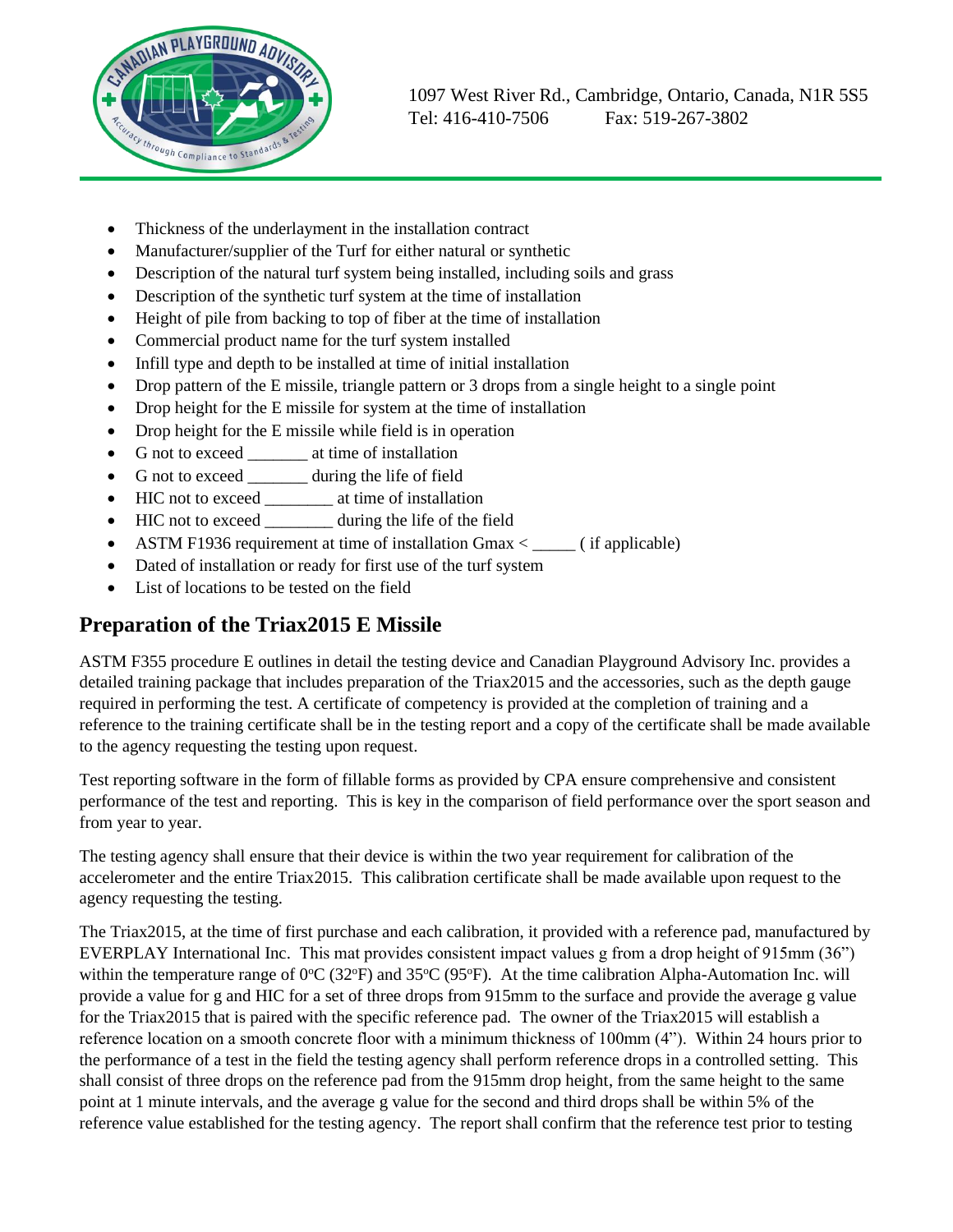

was performed and the result is within the 5% requirement. The impact test data, including the .trw file, shall be preserved by the testing agency and made available to the requesting agency upon request.



Triax2015 E missile and handheld and EVERPLAY reference mat

At the site to be tested the testing agency shall confirm the location of the field and describe and record a unique description of each end of the field and each side of the field. There shall be a record of the ambient conditions including weather conditions, ambient temperature (if during the test the intensity of the sun or cloud cover affect the ambient temperature this shall be noted), whether the field is wet or dry, frozen or not and any other descriptive comment that might influence the impact attenuation performance of the system.

The testing agency shall perform an inspection of the turf system and confirm that it is representative of the information collected from the owner. Should there be inconsistencies of infill depth, this will become obvious from depth measurements taken at each impact test location and any supplemental depth test locations.

The testing agency shall determine and record the locations to be tested for impact on the field and any additional locations for infill depth testing only.

When the triangular pattern is selected, the Triax2015 shall be assembled with the legs extended outwards to the maximum allowed by the machined leg fittings. The cable support fixtures, as manufactured by CPA, are attached to the tripod legs at the location and in the manner set out in the instructions from Canadian Playground Advisory Inc. Proper installation of the cable support fixtures ensures that the triangular drop pattern is consistent and the drop height for each of the three drops in the triangle are at the same drop height.



Cable support blocks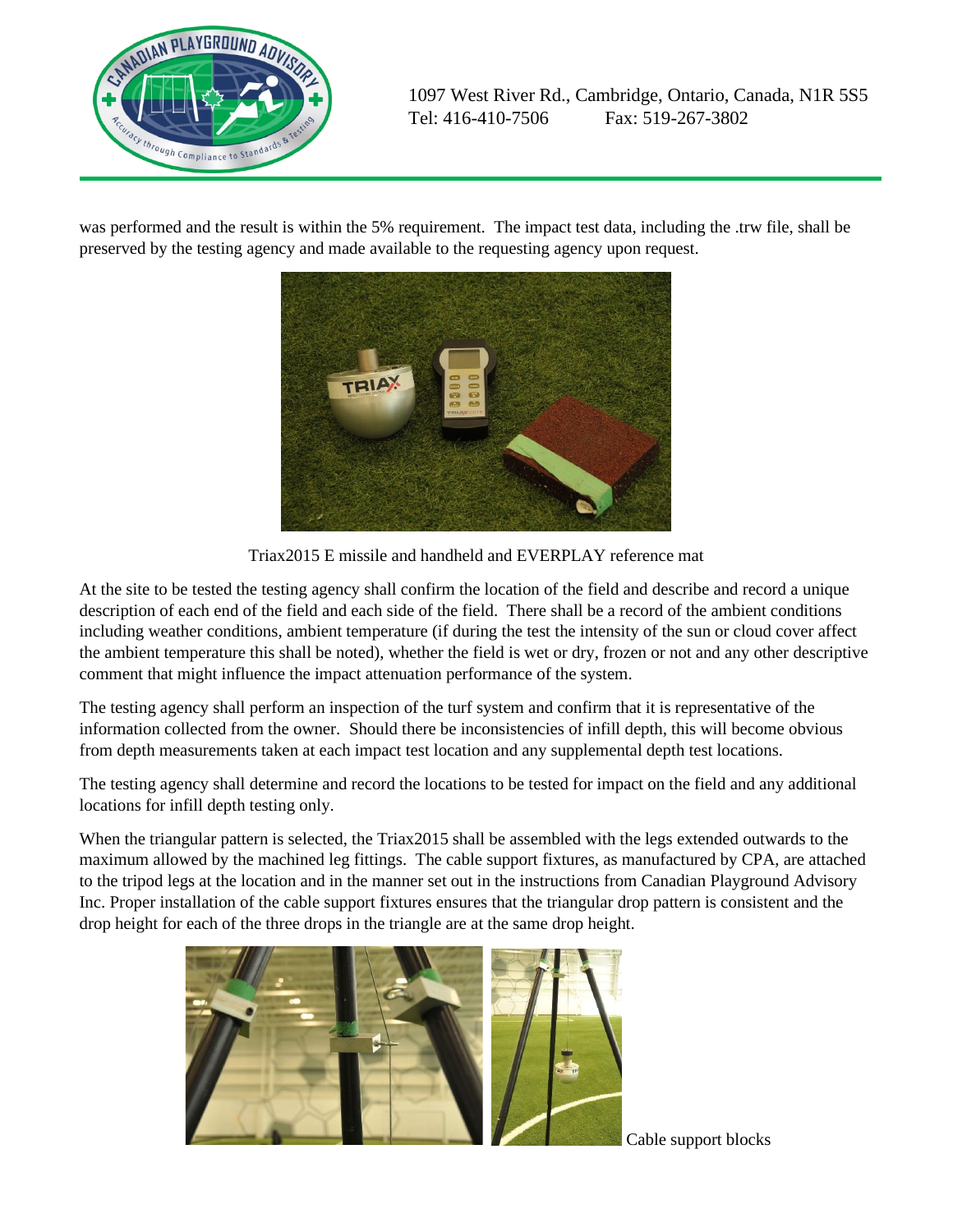

The legs of the Triax2015 tripod have a rounded bottom and depending upon the configuration, infill materials and firmness of the turf system the rounded end might push into the turf system and affect the level of the triangular support block drop mechanism. If this is the case flat plates measuring at least  $100$ mm x  $100$ mm  $(4"$  x  $4"$ ) are to be placed under the ends of the legs. Once the Tripod is stabilized a level shall be placed across the cable support fixtures on the tripod to ensure that all drops will from the same height above the turf being tested, with a 3% slope tolerance from block to block during testing. The velocity provided by the Triax2015 will confirm that the drop height from block to block does not exceed 2%.

Where the selection is to three drops from the same height to the same point, the settling of the legs is not as important as the cable is a pendulum ensuring the E missile drops in a consistent manner.

The Triax2015 is brought to each test location as determined by the O/O.

#### *Drop pattern option one (triangle)*

The tripod with test blocks is set up to perform the drops from the height stipulated by the O/O, by raising and lowering the suspending cable provided with the Triax2015 tripod system.

Make three consecutive drops of the missile, with no minimum time interval between drops, at each test location. The center of all three drops shall be within a 180mm (7") radius of the drop location and no closer than 160mm (6.3") to each other. Figure 8(a) shows a maximum allowable distance between drop points. Figure 8(b) shows a minimum allowable distance between drop points. Actual drop locations can fall within these two extremes.

When the series of three drops is completed and the g and HIC values are recorded the g and HIC value for that test location shall be the highest value for g or HIC. Where the variability between drops for g is greater than 5% or for HIC is greater than 10%, it shall be recorded and noted in the report.



*Drop pattern option 2 (three drops, same height to same point (similar to ASTM F3313))*

The Triax2015 with its supporting tripod is brought to the test location. The cable is raised and locked into position so that the distance from the bottom of the E missile to the turf is the drop height stipulated by the owner/operator prior to purchase. Three drops are performed from the same height to the same spot with a time interval of 1 minute  $\pm 30$  seconds between drops. The height is not adjusted should the impact of the missile compress the turf or disperse the infill. The g and HIC values under this method shall be the average of the second and third drops for each value.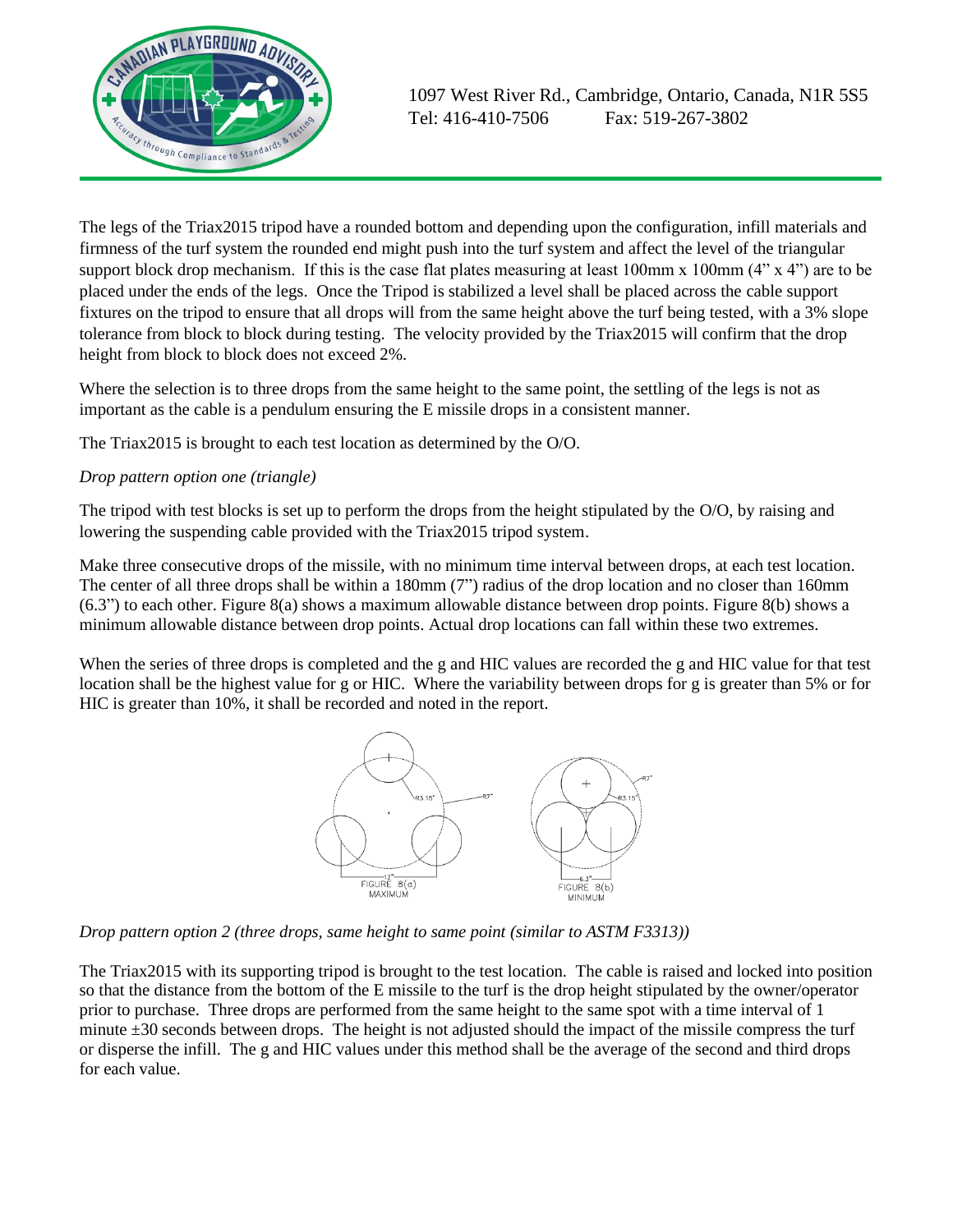



Three drops from the same height to the same point with measuring rod

Canadian Playground Advisory Inc. provides licensed reports for the collection and reporting of data for the drop tests in either drop pattern and depth testing.

For each drop the Triax2015 will provide a display of the acceleration time curve. This curve shall be displayed and checked to verify the proper curve shapes as described in the equipment manufacturer's manual. If the displayed curve is verified, the drop testing is to continue. Where there are signal abnormalities, the results are to be discarded and if the abnormality continues the testing is to discontinue. Each graph shall be retained and made available on request.

If the testing at any location cannot be completed due to an anomaly, once the anomaly is corrected, the test shall resume at another location within the 910mm (36") tolerance and start over. Previous drops within the test location are to be ignored.

For each drop of the missile record the value for g, HIC, angle and velocity. The angle reported shall not exceed  $20^\circ$ .

For each drop of the missile it is the option of the O/O to request that the critical time, used in the determination of HIC, is recorded.

The date and time of each drop is to be recorded.

Each system will have its depth of infill or infill with underlayment measured depending upon the system type. Where a system encompasses more than one type of system, an appropriate depth measurement for each system is taken. Depth testing is as follows;

- If testing an infill turf system, record infill depth data for each test location. (This data can be collected prior to or during impact testing. If collected during testing, it shall be recorded prior to the actual drop test.)
- Infill depth shall be measured using the CPA three prong infill depth gauge capable of measuring to the nearest 1mm  $(\frac{1}{32})$ . Make three measurements at each test location, within a 610mm (24") diameter circle of the footprint of the impact test apparatus; calculate and report the average.
- If testing a field with an energy absorbing material under the backing of the turf system, the testing agency shall determine and record the depth of the underlying system to the extent it can be determined. (This data can be collected prior to or during testing and at the same time as the measuring of the infill depth.)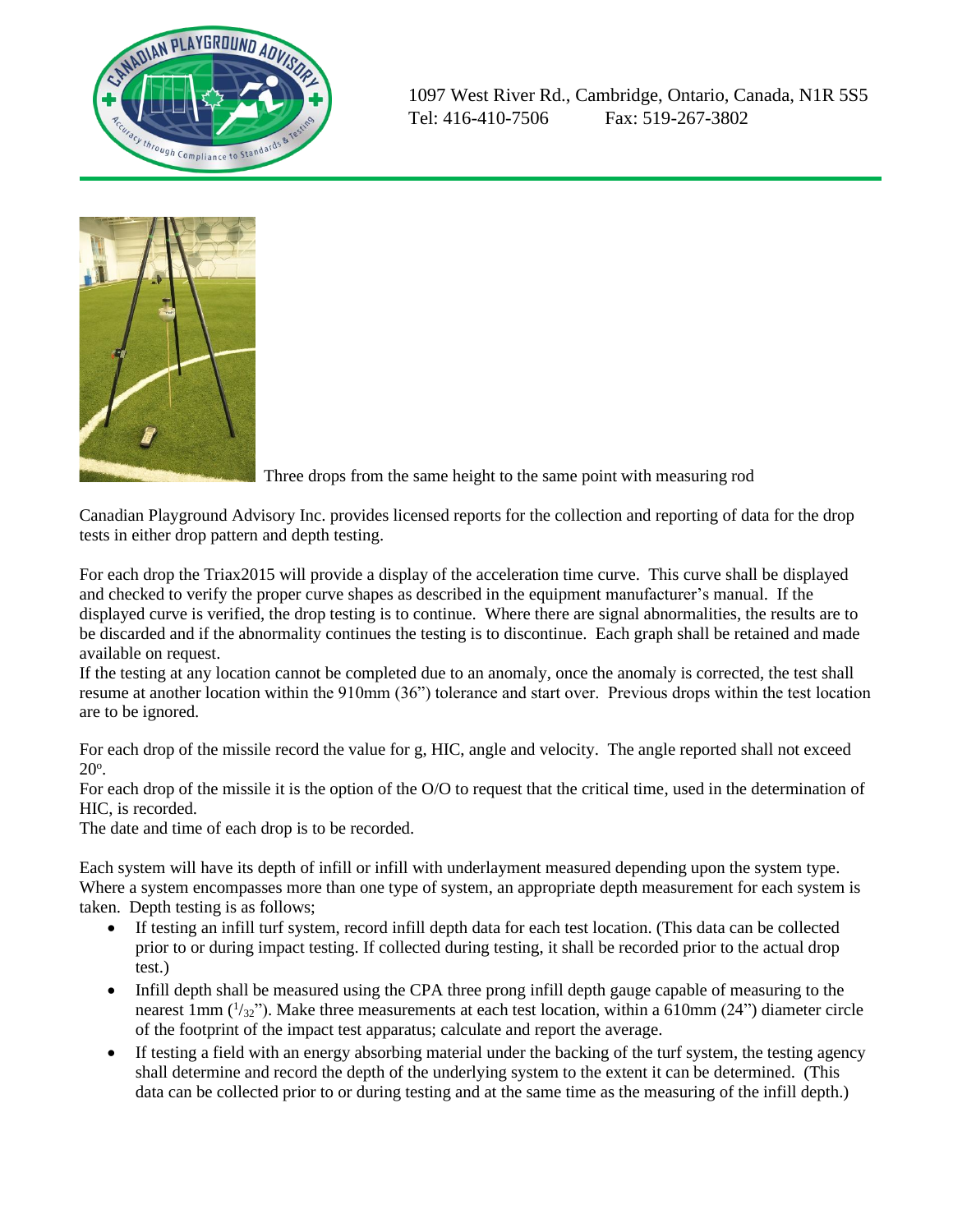

## **System and Infill Depth Testing of Synthetic Turf Systems**

Synthetic Turf infill performs a number of functions that affect the performance of the turf as installed and the relationship or interface between the turf system and athlete. Infill has evolved from the initial sand and then tire rubber and then to sand/rubber to many other materials, both natural and synthetic. Some choices are made for concerns for the health of the field user and exposure to potential or perceived toxins or high field temperature.

Important aspects of infill are the contribution to impact attenuation and the control of rotational and lateral friction. Most infill materials move when in contact with the athlete or user and this ability to move and the depth of the infill are key elements to impact attenuation. As a result, injury prevention will be highly dependent on maintaining the infill depth at the height originally intended. Depth of infill also contributes to the delicate balance for the athlete changing direction of travel during play from slipping and sliding from an excess of infill and the "locking" of the shoe/surface interface from the higher friction due to lack of infill. Measuring the infill depth at the impact test locations allows the O/O to determine the relationship between infill depth and impact attenuation. This information can be used when additional locations of the field are tested for depth only and that data is compared to the depth measurements for impact testing. Where sand is a component of the infill, there is a tendency to separate, sink and compact and the person performing the test will have to make sure they are testing to the bottom of the infill and not just the top of the sand. The CPA depth gauges are designed to penetrate the sand layer.

There are increasingly more turf systems being installed with an impact attenuating material under the synthetic turf. These are made from a number of materials ranging from manufactured at side polyurethane bound rubber to systems to manufactured sheets that are installed on a prepared base and then the turf system, including infill is installed to a specified height. The underlayment, when a manufactured sheet is consistent in depth, but over years of use could compress, shrink or otherwise become displaced. Measuring the entire depth of the system including infill and underlayment is a requirement of ASTM F1936 and a good practice. To accomplish a test of the full depth, the depth gauge will have to be longer than 50mm (2") and strong enough to penetrate any compressed sand, the backing of the turf, penetrate the underlayment and stop on the prepared base. Since the CPA large three prong analog and digital depth gauges are designed to penetrate running track and poured in place playground systems, they are ideally suited to this task.



The Canadian Playground Advisory Inc. Depth Testing Family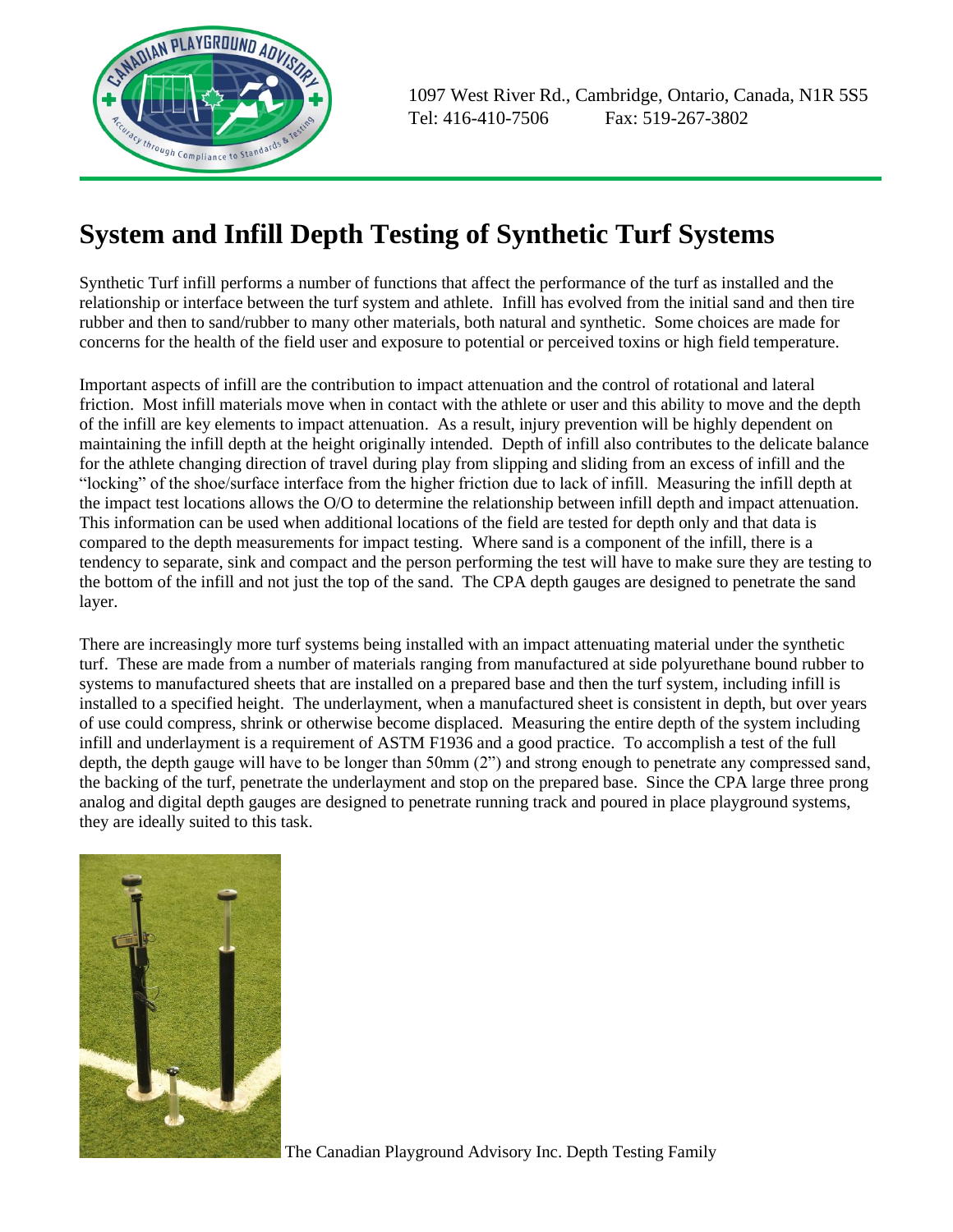

Another factor that can affect the measurement of infill depth is the structure of the actual turf, through the density of fibers, inclusion of thatch and any other technique that is used to keep the turf vertical and rigid over time. The CPA depth gauges rely on the penetration of the 3 prongs into the turf and infill and through to the underlayment where applicable, while the plate or foot is in contact with the turf. The outer barrel is then raised with the 3 prongs remaining in place and the outer barrel is then brought down onto the turf exerting 13 kPa (2psi) onto the turf with the base plate. Depending upon the turf system the base plate should come to rest on the top of the infill, but should this not occur and the test be performed consistently, the readings should be repeatable and reproducible.

#### **Depth Test Procedure**

Prepare the depth gauge by placing on a smooth and rigid surface with the base plate in full contact with the surface and the three prongs also touching the surface. For the Analog Depth Gauges ensure that the scales on the side of the inner barrel read zero. For the Digital Depth Gauge press the zero button and ensure that the analog scales also read zero.

At each test location, three locations around the impact site for impact testing and one location for all other test locations, place the depth gauge onto the turf surface. The operator will hold the base plate in place, by hand with the small depth gauge or the operator's foot for the large gauges. It is important that the stabilizing does not disturb or compress the infill.

With the base plate fully in contact with the turf system, apply consistent pressure to the center rod only causing the 3 prongs to descent into the infill. If resistance is met that could be compacted sand the operator can apply additional pressure to the center rod and allow the gauge to remain against the turf backing or break through the sand to the turf backing. If compacted sand is suspected the operator can use a flat head screw driver to explore the extent of the compaction to the sand without damaging the depth gauge prongs.

Should the turf system have an energy absorbing underlayment, the operator shall apply pressure to the center rod to penetrate the turf backing and enter the underlayment, and penetrate to the granular or hard surfacing prepared base.

Once the 3 prongs of the depth gauge have come to the full depth of the system or infill, as appropriate, the operator shall read and record the depth as provided on the scale attached to the inner rod. For the digital depth gauge the reading is made from the digital readout.

Anaglog reading on short and tall depth gauges Digital reading on Digital Gauge





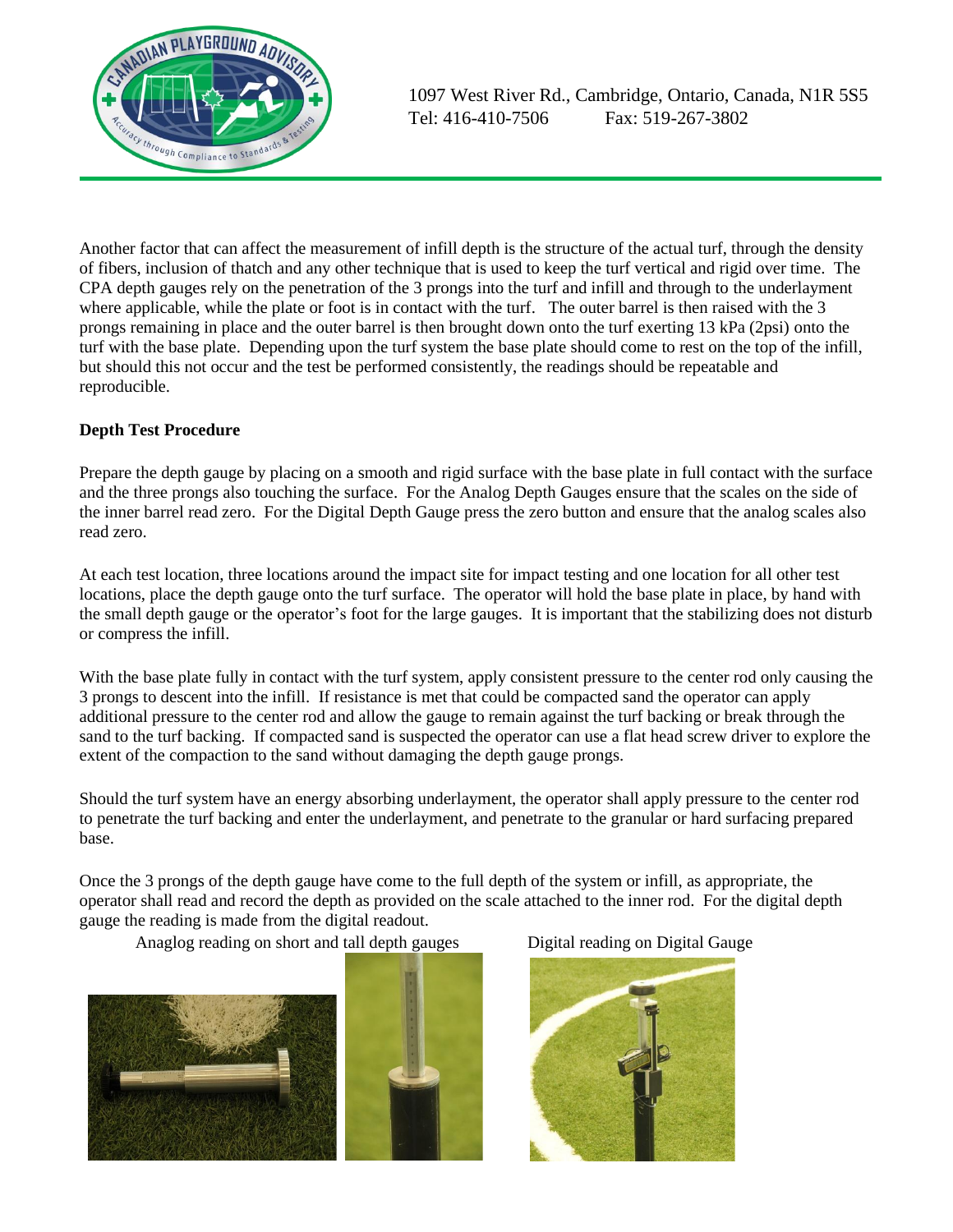

Once the reading is taken the operator once again places a hand or foot on to the base plate of the depth gauge and then retracts the 3 prongs by pulling on and raising the centre rod until the exposed rods are fully retracted.



The device is taken to the next location and procedure repeated.

## **Annexes**

# **Owner/Operator considerations in the use of the Test Method and Determining a Performance Specification.**

#### **Discussion**

An athletic playing surface is to be invisible to the performance of the athlete and to the extent possible prevent injuries at an acceptable injury severity. Although injuries are inevitable, the frequency and severity of injuries is a matter of testing, risk assessment, athletic ability and surface performance. For an athlete to perform at their best, they must not fear or anticipate the occurrence of an injury or they will not perform at their best and will likely be replaced by another athlete. It is therefore the responsibility of the designer, manufacturer, builder and maintainer of the field to be part of the team working to provide injury prevention at a tolerable level. The predominant injuries related to player interaction with turf are concussion through upper body and head to turf impacts and lower extremity resulting from lack of firmness, stability and/or traction of the interface of the athlete's foot and the turf.

Impact attenuation, hardness, and traction have been a concern of athletes for decades. In the time before synthetic turf these properties where provided by the soil, root zone and blades of grass to extent they were present. Improvements in natural turf systems for elite athletics raised the athlete specific performance demanded; however the need to provide surfaces for indoor venues and more intense use gave rise to the synthetic turf systems. The broad variety of athletic turf systems has brought the need for testing in a repeatable, reproducible and accurate manner.

Impact attenuation for synthetic surfaces has been a concern from the beginning. It is for this reason the systems would have been tested for impact attenuation with the ASTM F355 A missile dropped from 610mm (2') height. This test became formalized in 1998 with ASTM F1936, *Standard Specification for Impact Attenuation of Turf Playing Systems as Measured in the Field*, with the failure being when the result was 200g or greater. This value was assumed to be equivalent to the 200 g that the US CPSC published as the threshold for life-threatening determined by the ANSI C missile and first published in the Consumer Product Safety Commission 1981 *Handbook for Public Playground Safety.* The 200g threshold was taken from the US automotive industry testing. A challenge to the 200g threshold for ASTM F1936 in 2010 initiated a questioning of what was being tested and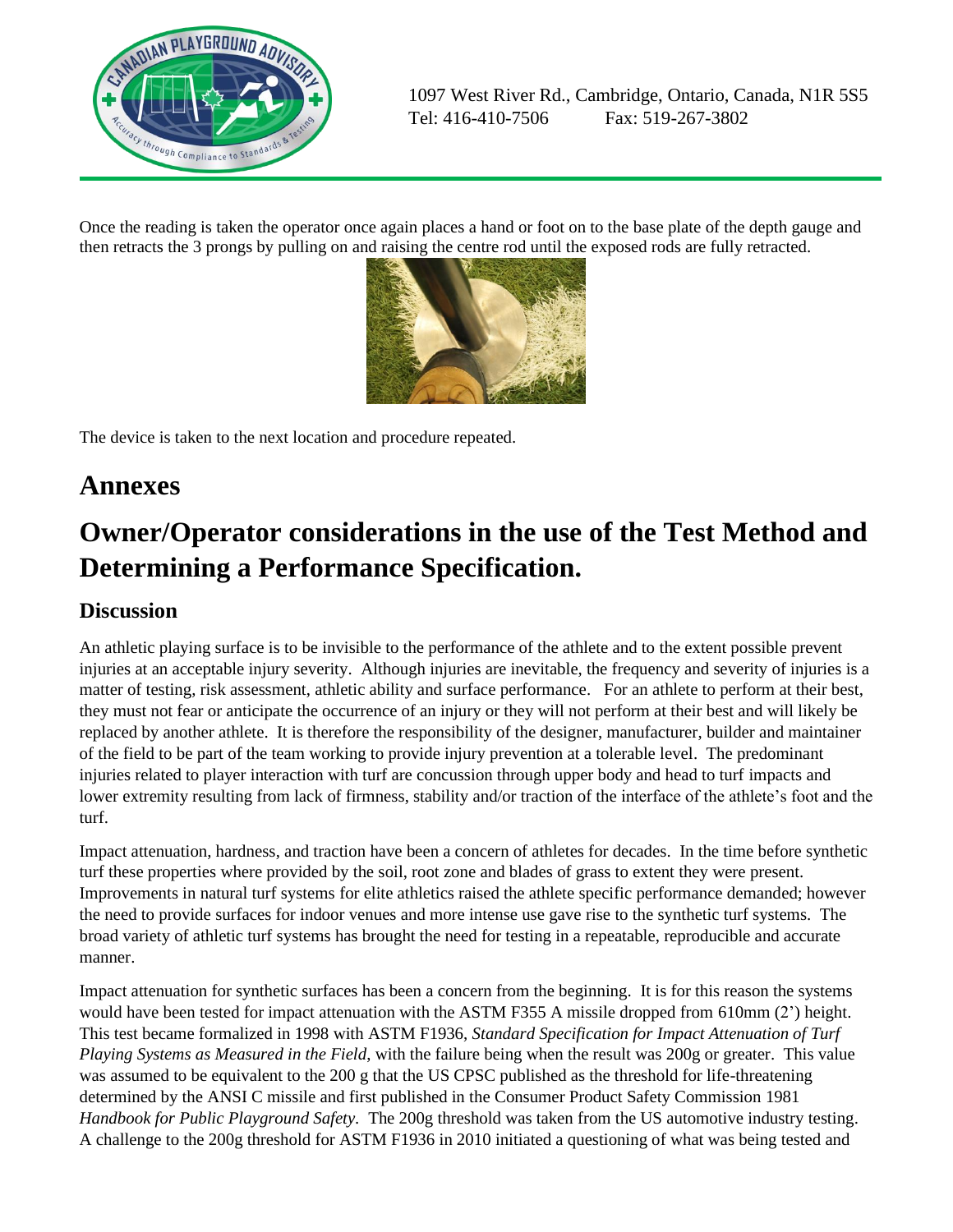

how. The proposal was to lower the g value threshold as determined in ASTM F1936 to 160. The discussion of changing the impact value triggered a number of questions.

If the head injury was the concern; was the A missile the appropriate device?

Research has shown that the E missile is more representative of the impact to the head as measured by the automotive Hybrid III headform. The E missile provides the same values as the Hybrid III up to 140g and for values between 140g and 200g, the E missile is slightly more conservative than the Hybrid III and is therefore an appropriate surrogate.

Research has also shown that the A missile is not appropriate in representing an impact to the head nor a predictor of the head injury that would result.

If the current drop height for the A missile is 2', what should a new drop height be for the E missile?

The drop height of the missile reflects the velocity of the impacting missile and when coupled with the mass of the missile reflects the energy of the impact. The A missile has a mass of 9.1kg (20lbs), while the E missile has a mass of 4.6kg (10.1lbs). The A missile dropped from 610mm (2') has a kinetic energy of 54.4 Joules. The E missile dropped from the same 610mm (2') would have a kinetic energy of 27.5 joules. To have the same kinetic energy with the E missile as with the 610mm (2') drop for the A missile, the drop height for the E missile would have to be at 1210mm (4').

The drop height has in the case of playground testing been determined by considering the height from which a child falls from on a playground. For this reason ASTM F1487 (Playground Standard) has fall heights for different types of play structures. The ASTM F1292-17 and now ASTM F3313-18 Playground Surfacing test standard, in the field test allows the O/O to determine the drop height prior to purchase provided it is greater than the equipment fall height. A similar approached could be taken in the case of Turf testing with "the drop height being established by the O/O prior to purchase and that drop height cannot be less than that in ASTM F1936" (2').

An O/O might consider that an athlete falls from a standing position or lower depending upon body orientation at the time of the fall. The athlete will rotate through to the impact with the ground. For an 1830mm (6') person falling over through an arc the equivalent free height of fall would be 1300mm (4.3'). This is one way of determining the drop height for the E missile. Where the field is being used primarily by children a similar calculation could be performed using the lower height.

Other factors might have a roll in the selection of the drop height for the E missile. One of these might be that the sport being played on the turf playing system may require the wearing of a helmet. The helmet might be considered a mitigating factor in the prevention of head injury and the O/O might develop a factor to decrease the fall height when a helmet is worn.

The A missile has a flat surface and the E missile has a hemispherical surface and this can have an effect on the outcome of the test for various surface systems?

The difference in shape between the A missile, flat with a 129mm diameter and the E missile, round with a 160mm diameter has been demonstrated as being aggressive toward synthetic systems with infill and natural turf systems. Obviously the flat missile does not penetrate the surface, spreading the load across the impact area, while the rounded shape of the E missile will have a tendency to penetrate or "dig" a hole in loose fill materials or compress natural turf, soil and root zones.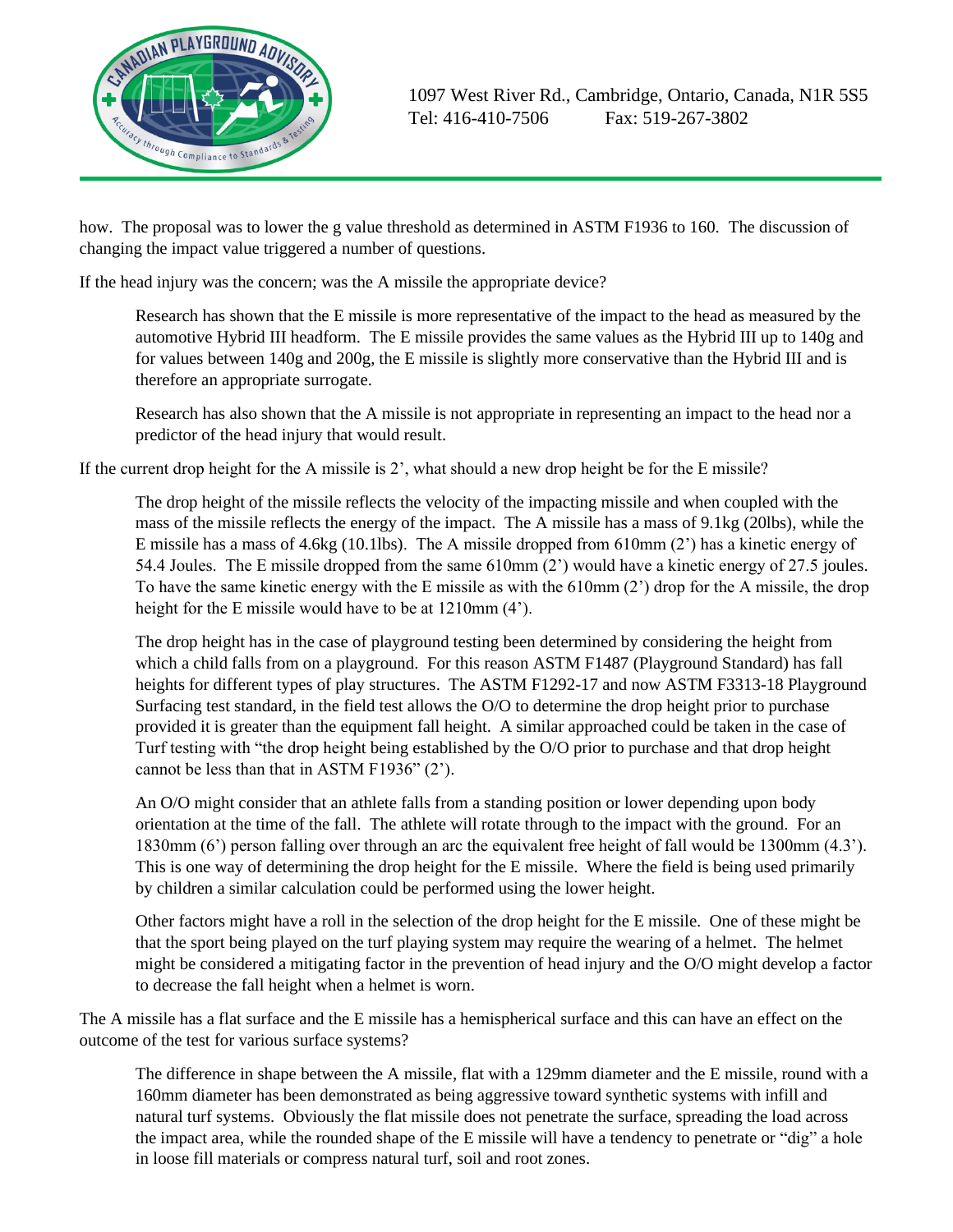

Since the role of a test method is accuracy, repeatability and reproducibility and the goal of this test method is to test all athletic turf playing surfaces, it is reasonable to test all systems in the same manner. For this reason the drop testing must be in a manner that is not biased against a particular system. It is also reasonable to assume that there will not be an impact to the exact same spot on the field and with the amount of foot traffic by players, this would change, redistribute, compress and have other effects on the system. Therefore a pattern of three drop tests from the same height that do not impact the same spot would be reasonable.

Currently ASTM F1936 performs 3 drops from the same height to the same point and the value for each test location is determined by averaging drops 2 and 3. How would the three drops be evaluated with the E missile if there is a triangular pattern?

The owner/operator must stipulate the pattern, triangle or three drops to the same location prior to purchase.

The argument has been made that three repeated impacts to the same spot does not represent the impacts by athletes to the playing surfaces, therefore a triangular pattern has been suggested. Impacting three times to the same location will be more aggressive for natural turf and infill only synthetic turf systems.

It has also been suggested that turf systems are uniform; however the consensus is that there is a need to perform 3 drops in close approximation to each other suggesting that there may well be variation within that space. One would hope that within the test space the impact and depth of infill, where there is infill, results would be consistent, but if they are not it is not reasonable to take either an average or the lowest value for g and HIC. The intent of any test, beyond accuracy, repeatability and reproducibility, is injury prevention and taking the highest value for g and the highest value for HIC from any of the three drops would be conservative and provide a greater degree of injury prevention. Measuring the depth of infill at the impact test locations will potentially explain some the variation in impact values as a result of variability in depths as well as allow for measurement of depths throughout the field and related the values to approximate impact values.

The ASTM F1292 suggests that the g and HIC values can be used to predict injury severity as it is related to values of g and HIC. How is this done?

Impact injuries have long been the concern of the automotive industry. The Abbreviated Injury Scale (AIS) was produced by the Association for Advancement of Automotive Medicine in 1971 to rank severity of injury and further define a specific injury to the human body. The AIS ranks injury severity in seven categories as indicated here.

| A <sub>IS</sub> | <b>SEVERITY</b>   | <b>TYPE OF INJURY</b>              |  |  |  |
|-----------------|-------------------|------------------------------------|--|--|--|
| 0               | None              | None                               |  |  |  |
| 1               | M <sub>inor</sub> | Superficial Injury                 |  |  |  |
| 2               | Moderate          | Recoverable                        |  |  |  |
| $\overline{3}$  | Serious           | Possibly recoverable               |  |  |  |
| $\overline{4}$  | Severe            | Not fully recoverable without care |  |  |  |
| 5               | Critical          | Not fully recoverable with care    |  |  |  |
| $\hat{6}$       | Fatal             | <b>Unsurvivable</b>                |  |  |  |

TABLE I DEFINITION OF THE ABBREVIATED INJURY SCALE.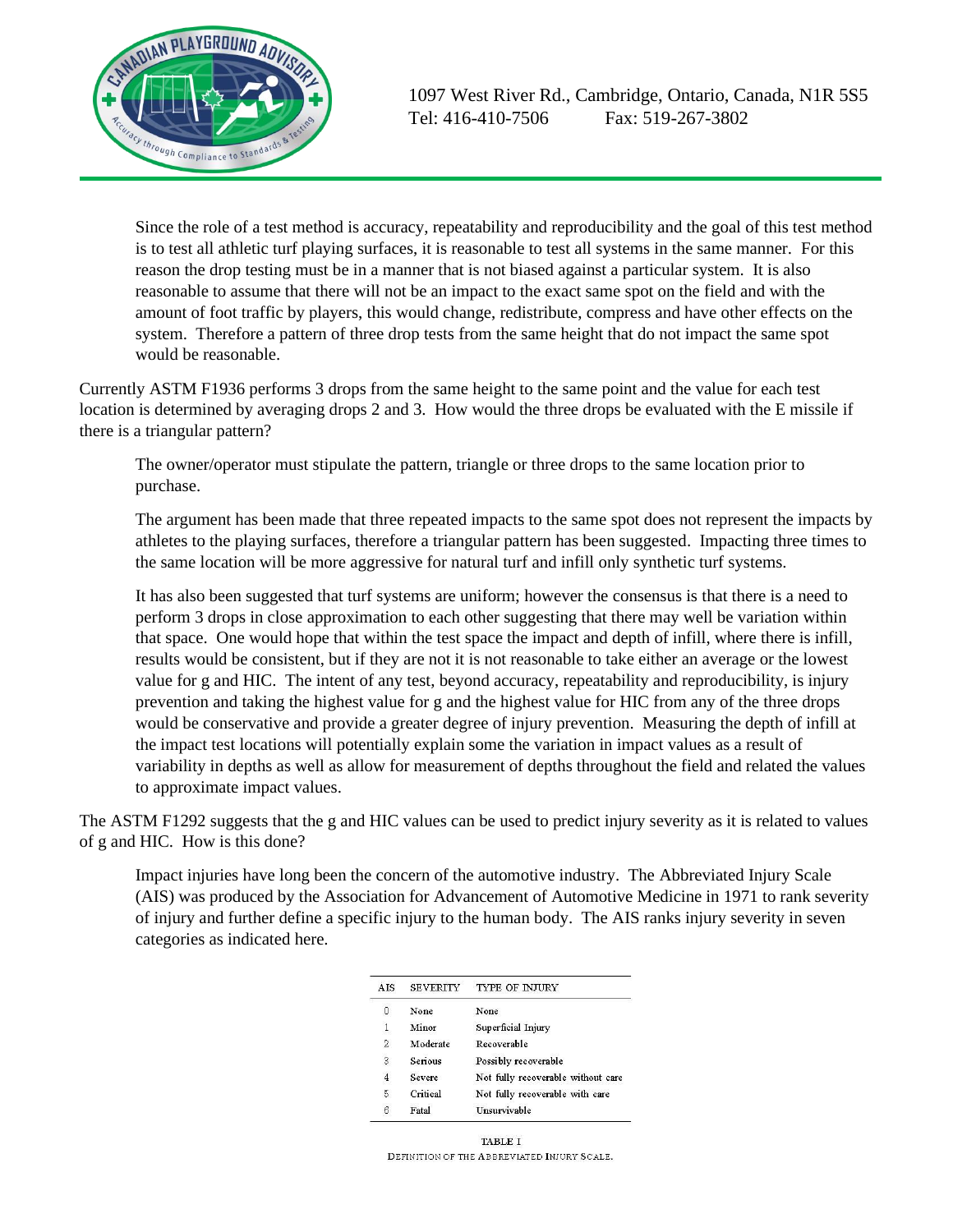

An AIS score of 4 or Severe has also been described as Life-Threatening with Survival Probable

The AIS scale has been used to map injury severity based on values for g and HIC. These mappings can be used to determine the tolerable threshold for g and HIC an O/O is prepared accept for their athletes.

Currently ASTM F1936 determines and reports a value for g, whereas the E missile in playgrounds determines and reports both g and HIC values; which value should be used in the case of testing the turf with an E missile?

The A missile by virtue of not being shaped like a head and not being intended to simulate a head is not an appropriate device for the reporting of an HIC value that is useable in the context of head injury. It must be remembered that HIC is a calculation based on the impact pulse including g and duration of the impact. Therefore HIC can be calculated for any impact, but it is only to be used where appropriate. HIC is appropriate for the E missile and therefore is used in the evaluation of turf systems when tested with the Triax2015 E missile.

The Triax2015 E missile has long been used in the testing of playground surfaces, wall padding, pole vault mats, rugby fields and other playing surface with the inclusion of HIC. The new ASTM F3146*, Standard Test Method for Impact Attenuation of Turf Playing Systems Designated for Rugby*, utilizes only the HIC value from the ASTM F355 E missile. HIC is one of three predictors of Head Injury and risk curves known a Prasad/Mertz AIS curves have been used for many years to consider the injury risk at various values for HIC. The second and most traditional predictor of head injury is linear acceleration expressed in values of g or gravity, with the third predictor being rotational acceleration. Rotational acceleration is difficult to measure with current instrumentation, but the linear acceleration is a good predictor of rotational acceleration. As linear acceleration increases so does rotational acceleration, leaving the HIC and g values as valid.

As mentioned above the AIS has been used to map severity of injury in relation to g and HIC values as they are related to Head Injury. You will notice these are curves and there is an overlap of curves and a single value for g or HIC will intersect with more than one curve. This reflects that not all impacts result in the same severity of injury. There are many factors such as body structure, level of fitness, orientation of the body during the injury, personal protective equipment, etc. that will affect the final injury outcome. The first chart is the AIS plotted against values of g.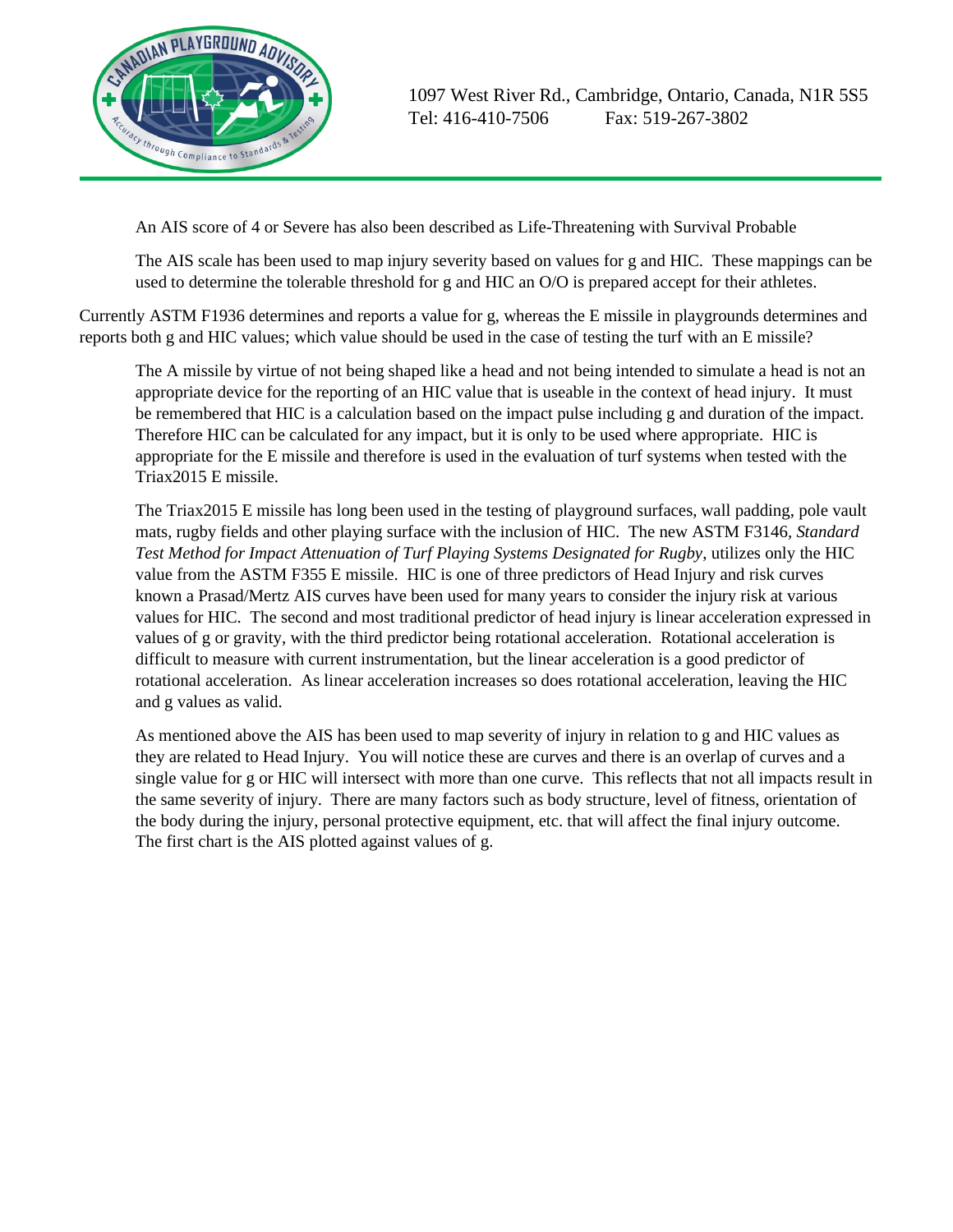



The second chart is the AIS plotted against value of HIC



Each graph shows, on the vertical axis, the risk of an injury and the horizontal axis shows the magnitude of g or HIC value. The way these curves can be used in establishing the g or HIC values or the risk of injury that are acceptable for a field by an O/O is to find the g or HIC value across the bottom of the graph and drawing a vertical line. Where the vertical line crosses and AIS curve that is the selected injury threshold,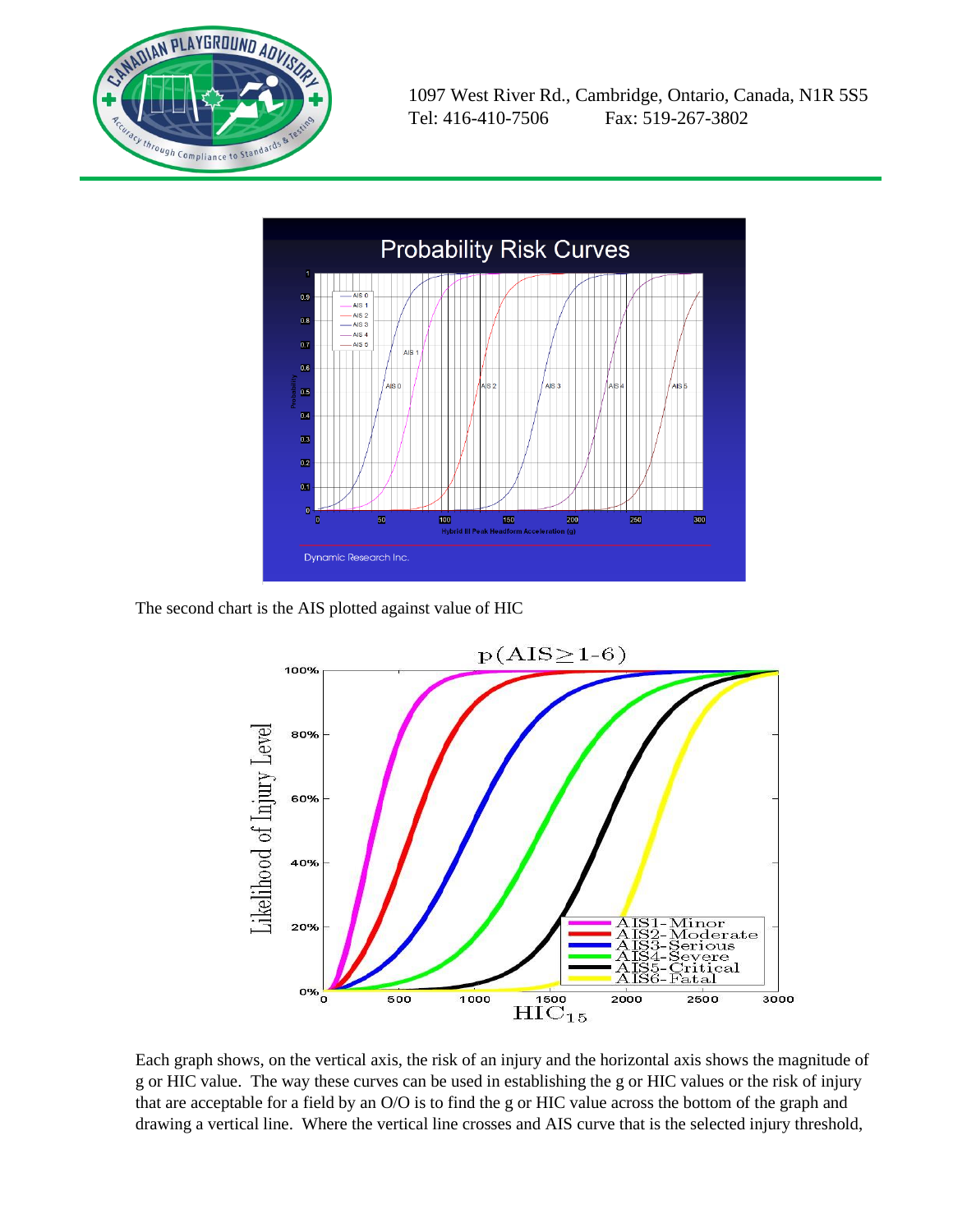

a horizontal line can be drawn to the left to determine the % risk of occurrence of that severity of head injury.

As a guide the current threshold for g in ASTM F1292 for playgrounds is 200g and the threshold for HIC in playgrounds is 1000. The European Playground Surfacing Standard has summarized the AIS for 1000 HIC for head injury as 5% risk of AIS >5, 18% risk of AIS>4, 55% risk of AIS>3, 89% risk of AIS>2 and 99.5% risk of AIS>1.

Alternatively the US National Highway Transportation Safety Administration (NHTSA) has adopted the following HIC values for head impacts in automobiles;

| Dummy            | Large Male | Mid-sized | Small sized | 6 year old | 3 year old | vear old |
|------------------|------------|-----------|-------------|------------|------------|----------|
| type             |            | male      | temale      | child      | child      | infant   |
| <b>HIC</b> Limit | 700        | 700       | 700         | 700        | 570        | 390      |

World Rugby in Regulation 22 requires that the surface not have an HIC exceeding 1000 at a drop height of 1300mm ((4.3').

Using the AIS in evaluating a selection for a g value is not as well defined as the automotive data is for HIC. The curves should provide guidance; however, the study of NFL concussions in published in 2003 indicated that 80g is a 50% risk of a concussion and concussions were occurring at 98g  $\pm 28g$ . Another study in 2011 by Rowson and Duma using the HITS football helmet data indicates that concussions were occurring at  $105g \pm 27g$ .

It must be remembered that not all impacts result in a head injury and not every player is exposed to the same threat of an impact with the surface. Each O/O will have to assess their tolerance to injury and establish the threshold value for g and HIC for a given drop height.

ASTM F1936 currently provides for test locations; should these be used with the test method?

ASTM F1936 was originally established to evaluate fields exclusively as they were intended to be used during the playing of a specific sport. As a result 6 test locations were established for each sport configuration that should indicate high traffic during a game and therefore reflect locations that should reflect poor or less than optimal performance. Later two locations, one just inside and one at the back of the endzones was added along with a random location within the field of play and a random location outside the field of play, but anticipated to have player activity when a play goes out of bounds. Other than the two random locations, these are prescribed and the testing must take place within a 910mm (36") radius of the predetermined point. This does not reflect how fields actually are used.

Using the locations expressed in ASTM F1636 would be a starting point for any O/O. Another consideration would be to supplement these locations based on the actual use of the field. During practice certain areas will be subject to greater use than others and these should be added to the locations being tested.

ASTM F1936 requires the determination of the depth of infill of a turf system with infill; is this also a requirement of this test method?